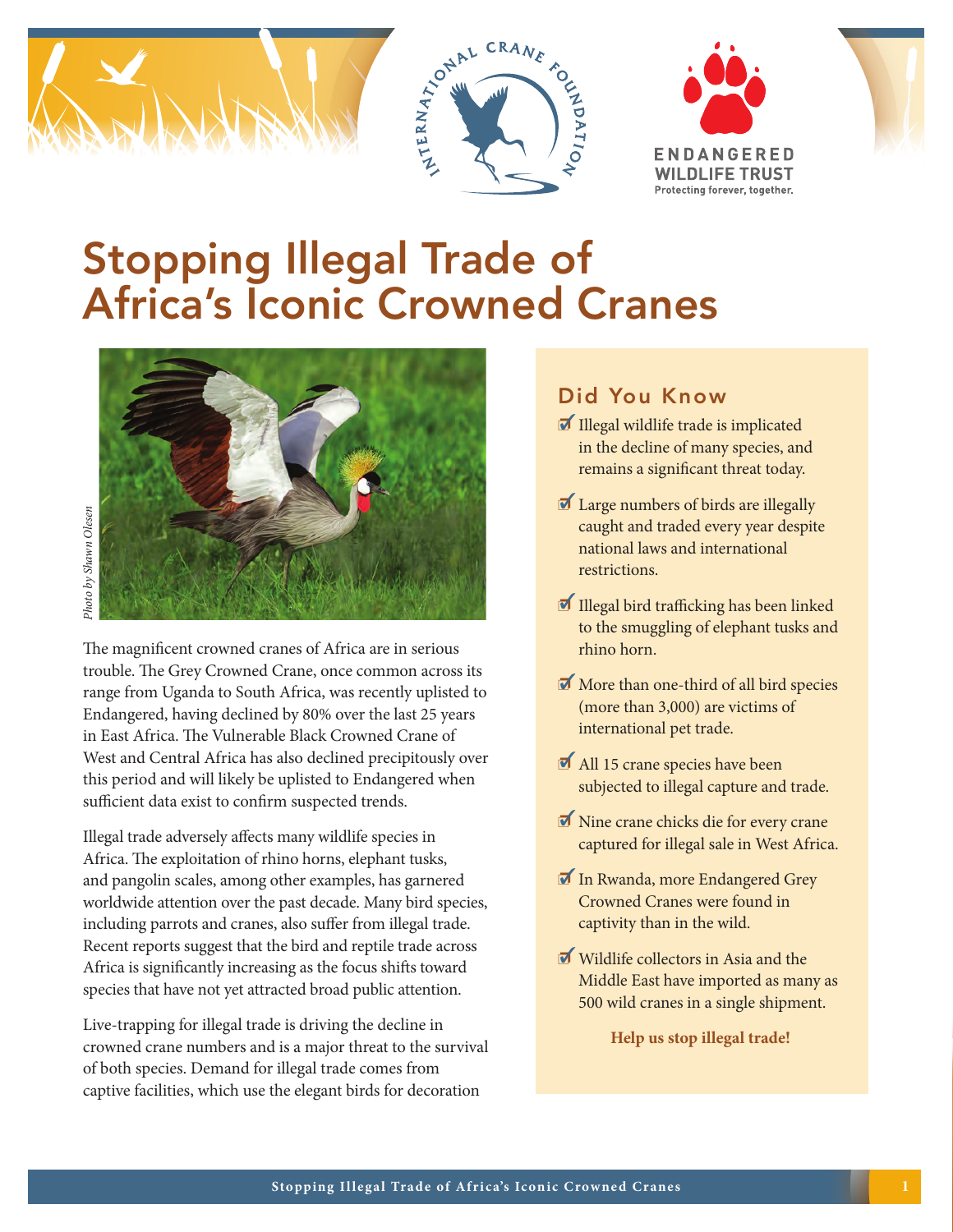because of their unique and striking appearance. The illegal captive trade occurs across Africa, but is particularly prevalent in South Africa, Rwanda, Tanzania, Uganda, Mali, Guinea, South Sudan, and Sudan. Demand arises primarily from domestic trade within Africa (especially South Africa, Rwanda, Mali, and the Democratic Republic of Congo). Reports suggest that cranes are traded through the United Arab Emirates and into China, the Middle East, and East Asia for captive collections and safari parks. Both Grey and Black Crowned Cranes are listed under Appendix II of the International Convention on Trade in Endangered Species (CITIES). Currently, trade controls in most range states are weak and ineffective.

### OUR IMPACT

For more than 20 years the International Crane Foundation and Endangered Wildlife Trust have collaborated to expose and reduce illegal trade in Africa. In Mali, our undercover research with Wetlands International revealed that nine Black Crowned Cranes perish for every one crane that is successfully captured and exported for trade. In Rwanda, more Grey Crowned Cranes are held in captivity in the capital, Kigali, than in the wild. We are partnering with the Rwanda Nature Conservation Association to confiscate illegally held cranes, rehabilitate the birds in veterinary facilities, and release them back to the wild at Akagera National Park. In South Africa, our research has confirmed that significant numbers of Grey Crowned Cranes are removed illegally from the wild, but we have been unable to detect the final destinations or numbers. However, we do know of a case where up to 40 chicks were taken in one season from just one area. In southwestern Uganda, we have determined that Grey Crowned Cranes are being traded through market chains that extend to Tanzania, the Democratic Republic of the Congo, and Rwanda.



Photo by Claudien Nsabagsani *Photo by Claudien Nsabagsani*

At the regional level, we triggered a CITES Significant Trade Review Process in 2009 that confirmed that trade in wild-caught crowned cranes is having serious negative impacts on wild populations. Trade is now suspended for Grey Crowned Cranes from Tanzania, and Black Crowned Cranes from Sudan, South Sudan, and Guinea. Considerations are underway to include Mali in this trade suspension.

The International Convention on Trade in Endangered Species (CITES) is a powerful tool for combatting illegal trade. Trade suspensions remain in place until the country in question can prove that export will not be detrimental to the wild population. Countries must also provide evidence that they are able to check export permits granted against actual exports, with the goal of limiting exports in order to prevent species extinction.